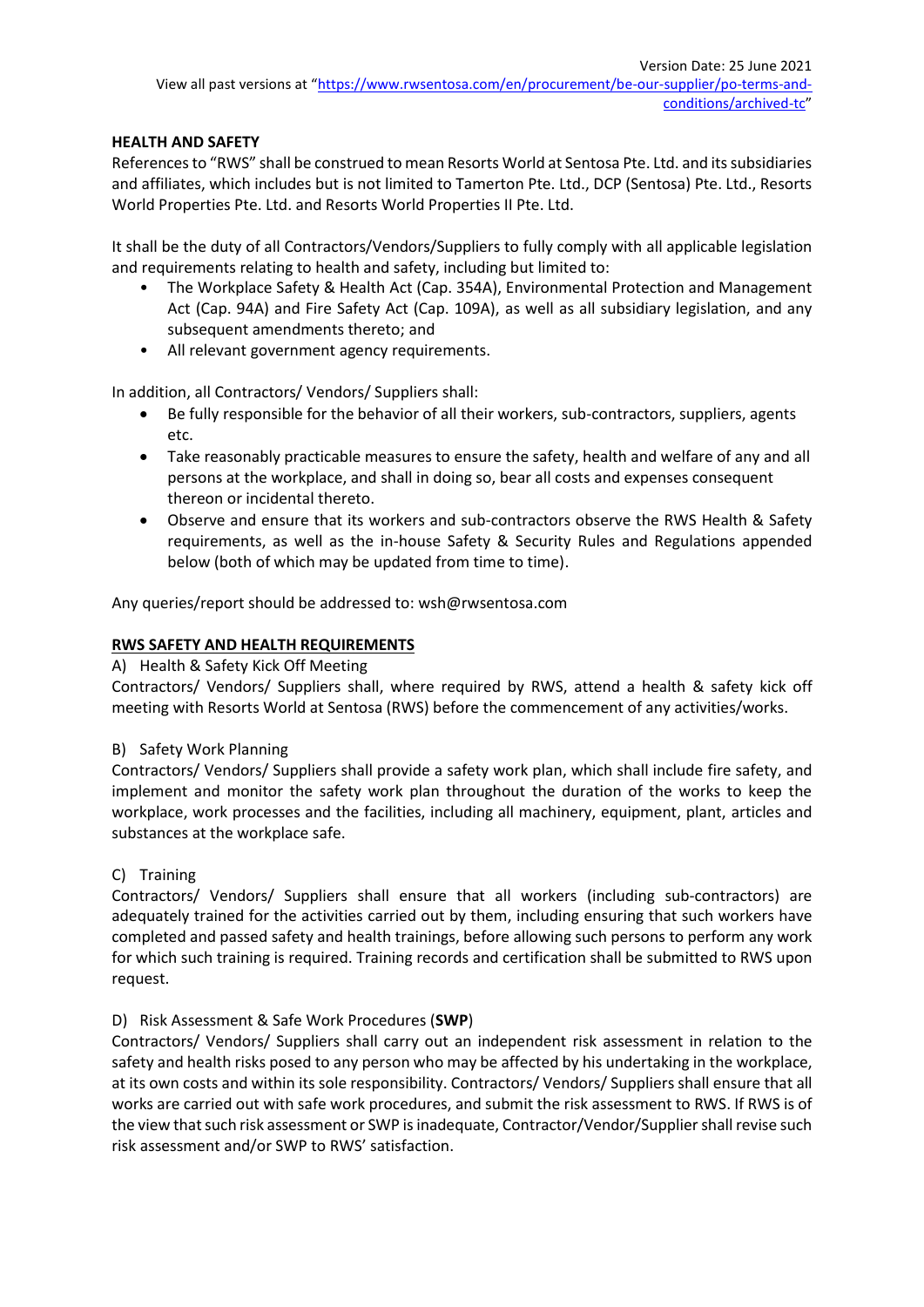# E) Maintenance Regime

Contractors/ Vendors/ Suppliers shall provide and ensure an adequate maintenance regime for all its machinery, equipment, tools, plant, etc. that are safe to use. Maintenance records shall be submitted to RWS at its request.

#### F) Safety Personnel

Contractors/ Vendors/ Suppliers shall ensure appropriate competent safety personnel shall carry out safety & health supervision for their activities at RWS' premises. The safety representative shall be on site at all times during the carrying out of the works/activities, and be in charge of the safety and health of its workers.

#### G) Method Statements

Method Statements shall be provided for the works conducted at RWS' premises.

#### H) Personal Protective Equipment

Contractors/ Vendors/ Suppliers shall provide their workers with adequate instruction, information, training and any appropriate personal protective equipment for securing his/her safety, health and welfare while at work.

#### I) In House Safety Rules and Regulations

Contractors/ Vendors/ Suppliers shall follow and comply with RWS In House Safety Rules and Regulations. Failure to comply with the In House Safety and Regulations may result in work suspension at Contractor/ Vendor/ Suppliers own cost.

# J) RWS Safety & Security Induction Course (**SSIC**)

Contractors/ Vendors/ Suppliers shall be trained on the RWS Safety & Security Induction Course (SSIC) before they are allowed to work at RWS' premises.

#### **RWS IN-HOUSE SAFETY & SECURITY RULES AND REGULATIONS**

Contractors/ Vendors/ Suppliers shall be solely responsible for any accident/incident resulting from the infringement of these Rules and Regulations.

No work shall commence prior to the acknowledgement and acceptance of these Rules and Regulations by the Contractors/ Vendors/ Suppliers and receipt of the same by RWS. Where activities fall under PTW, Contractors/ Vendors/ Suppliers must obtain all approvals required and display the validly endorsed PTW form at the work site at all times before the start and during work-in-progress.

#### A) Safety

- 1. All necessary and relevant permits should be applied for and obtained before carrying out the works, including RWS Permit-to-work (PTW) which should be applied from RWS' FM&E's Operation Support Centre (OSC).
- 2. In respect of PTW, Contractors/ Vendors/ Suppliers are to make available to RWS all required documentation, including, but not limited to:
	- Risk Assessment
	- Method Statement
	- Safe Work Procedures
	- Equipment lifting permit (if applicable)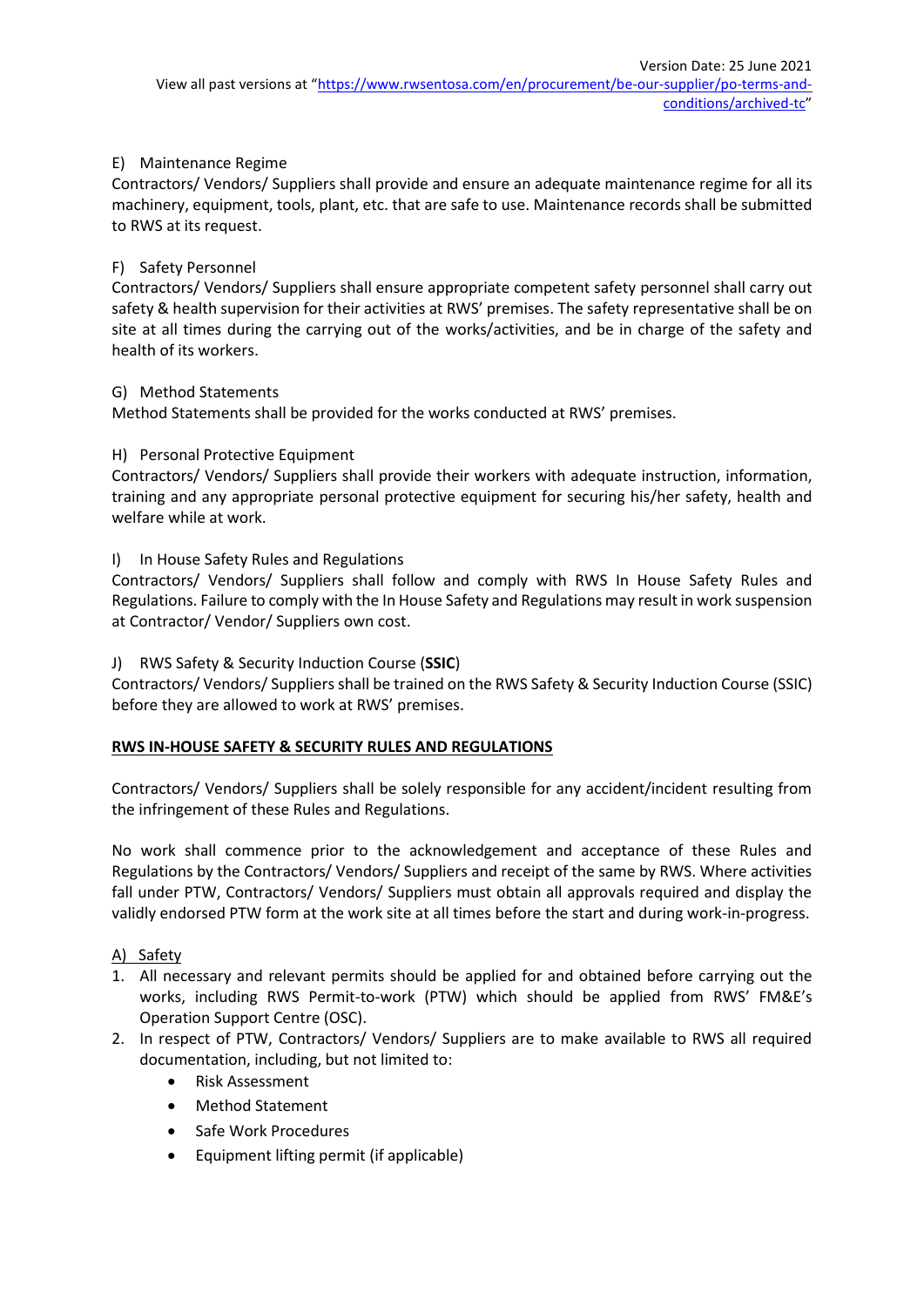- 3. Permits for Hot Work, and working in confined spaces shall be obtained prior to such works being carried out.
- 4. All high risk works shall be closely supervised. Such works shall include but not be limited to: Lifting, working at height, demolition, excavation, hot work & working in confined spaces.
- 5. With respect to confined spaces, Contractors/ Vendors/ Suppliers shall not enter into or work within any Confined Space (as defined in the Workplace Safety and Health (Confined Space) Regulations 2009) without certification by a confined space safety assessor.
- 6. Risk assessments shall be carried out and approved for both Routine and Non Routine work, before proceeding with the works.
- 7. All incidents and near-miss incidents within RWS' premises are to be reported to RWS project coordinator/ manager within 24 hours at 65778588.
- 8. No authorized storage of items at RWS' premises without prior approval.
- 9. Do not throw things from height. All materials shall be placed at least 1 metre away from the edge of the building or opening to prevent falling object hazards.
- 10. Any unsafe act and condition must be reported at once to the Supervisor for corrective and preventive measures.
- 11. All workers are to wear appropriate attire and type-approved personal protective equipment when working in RWS' premises.
- 12. Adhere to all warning signs and notices displayed.
- 13. Only trained and authorized persons are allowed to operate any equipment and machinery.
- 14. Do not attempt to repair or alter any equipment if you are not authorized or competent to do so.
- 15. Do not take short cuts. Only use proper work methods and authorized access.
- 16. FM&E approval must be sought before tapping any utilities within the RWS' premises.
- 17. Only Licensed Electrical Worker (LEW) with approval from FM&E shall be allowed to work on electrical installation in RWS' premises.
- 18. Only electrical tools / equipment that are type-approved shall be used and be connected to any power socket together with a Residual Current Circuit Breaker (RCCB) adaptor.
- 19. All drivers/ passengers to put on seat belt while travelling on vehicles within RWS' premises. Speed limit within RWS shall be kept at 15km/h. All drivers are not to use mobile devices while driving and be observant to height limits in RWS' premises.
- 20. Use only appropriate/ correct tools for the works.
- 21. Adopt the correct posture for any manual handling.
- 22. Everyone is required to familiarize themselves with their workplace and any emergency evacuation procedures.

#### B) Security

- 23. Before entering RWS' premises, workers shall obtain their RWS pass from the Central Pass Office and prominently display their RWS pass which has been issued by Security.
- 24. Access doors to Back of House (BOH) area should be kept closed when they are not in use.
- 25. Workers shall not enter any area unless authorized, especially Casino boundaries.
- 26. Workers are not to tailgate through the access door at all times.
- 27. Workers below the age of 21 are not allowed within the Casino boundaries.
- 28. There shall be no tampering with any CCTV equipment in RWS' premises.
- 29. There shall be no photography and video taking in the workplace at all times.
- C) Health and Hygiene
- 30. Eating, drinking, smoking and resting shall be carried out at approved designated areas only.
- 31. Contractors/ Vendors/ Suppliers shall ensure that all workers are free from and all contagious, infectious or communicable illness or diseases which may pose health risks or risks of transmission to another person, and he/she shall not willfully or recklessly do any act which endangers his/her safety and health or that of another person. Any workers found or suspected to be afflicted with